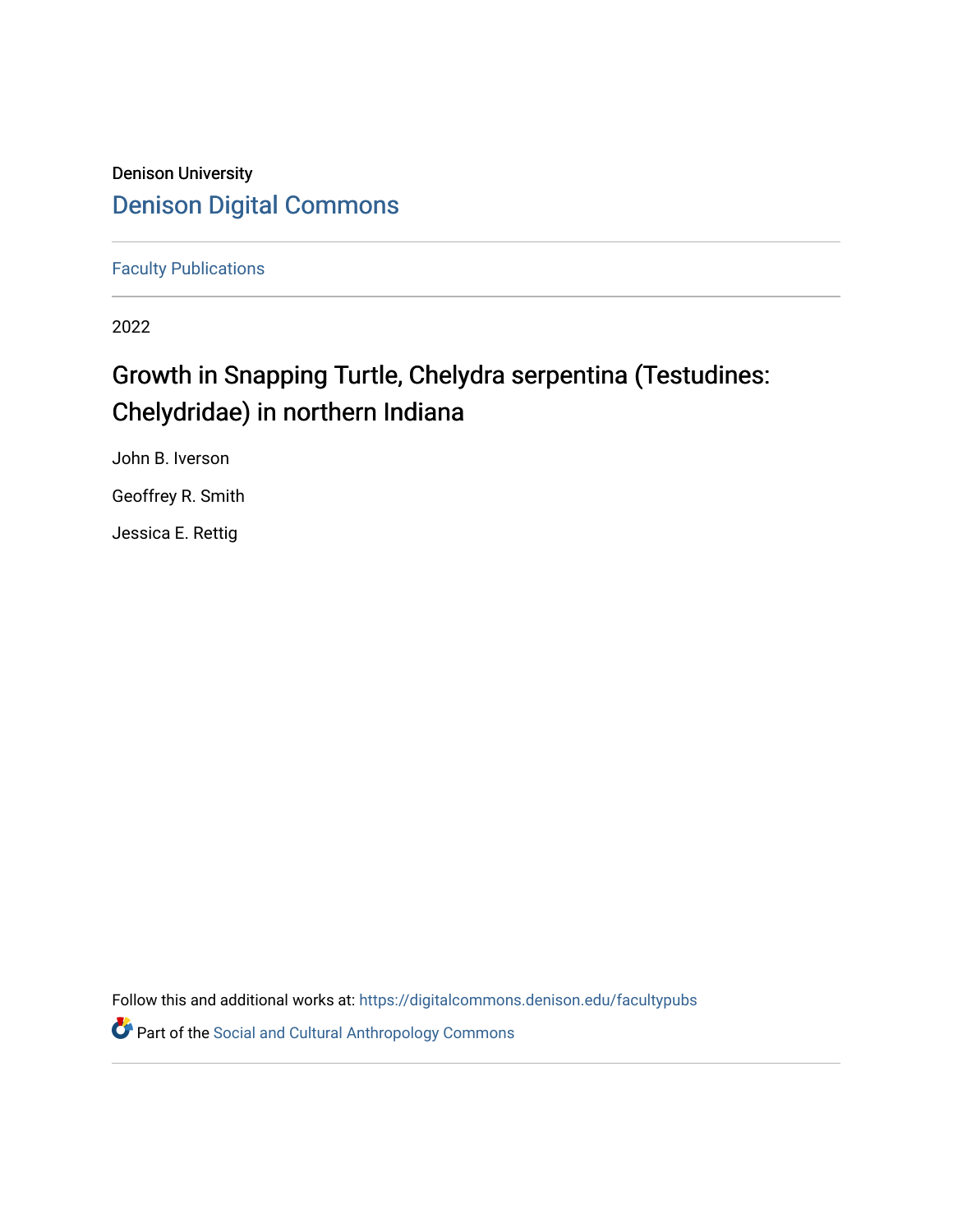## **Growth in Common Snapping Turtles,** *Chelydra serpentina*  **(Testudines: Chelydridae), in northern Indiana**

John B. Iverson<sup>1,\*</sup>, Geoffrey R. Smith<sup>2</sup>, and Jessica E. Rettig<sup>2</sup>

The Common Snapping Turtle, *Chelydra serpentina* (Linnaeus, 1758), is the most widely distributed turtle species in North America and fourth in that category in the world (Turtle Taxonomy Working Group, 2021). It is also one of the most frequently encountered turtles in its range (Ernst and Lovich, 2009). However, despite these facts, geographic variation in many of its life history traits remains understudied. For example, growth data are available for nine (mostly northern) populations (Table 1), but geographic patterns in juvenile growth are not yet clear. We collected growth data from a population in Indiana, expecting to identify a latitudinal pattern.

Between 1980 and 2016, we made 262 total captures of *Chelydra serpentina* in the southeastern bay of Dewart Lake, Kosciusko County, Indiana (41.3652°N, 85.7806°W), following the methods outlined in Smith et al. (2006, 2018). We captured 142 males, 50 females, and 22 probable subadult males (based on tail morphology), 16 probable subadult females, and 32 unsexed juveniles. Of these, 182 were individually marked, and of those, 36 were recaptured only once, 19 were recaptured twice, three were recaptured three times, and one was recaptured six times (59 total recaptures). For each turtle we measured maximum carapace length (CL in mm). We also attempted to count growth rings on costal scutes, but found those counts to be unreliable because of the confusion between secondary (seasonal) and primary (annual) annuli (see also Brooks et al., 1997; Wilson et al., 2003). For example, JBI counted five annuli on a 66.5 mm CL juvenile, and only six annuli on a 241 mm CL adult male. Furthermore, upon

recapture the annuli counts of some turtles did not reflect actual time intervals. Therefore, we employed a von Bertalanffy (vB) growth analysis (after Fabens, 1965) to estimate growth in this population of snapping turtles.

For our vB analysis we compared body size data from the first to the last capture. We ignored intermediate captures, except for three males and three females recaptured while still juveniles (< 200 mm CL) and then later recaptured 6–10 years later as presumed adults (263–375 mm CL). For these six individuals, juvenile growth and adult growth were each included separately, because including the entire span between first and last capture (7–17 yrs; mean 11.5 yrs) would have inappropriately skewed their growth rates by diluting

mixed (X), and unsexed (U) samples. Note that the first three **Table 1.** Estimated body size (carapace length, CL, in mm) of Snapping Turtles (*Chelydra serpentina*) at age 10 yrs across the species' range. Populations are arranged in order of declining latitude and samples include males (M), females (F), studies refer to the same population.

| Location      | Latitude | Sample | CL               | Source                        |
|---------------|----------|--------|------------------|-------------------------------|
| Ontario       | 45.6     | 24 X   | 160 <sup>1</sup> | Armstrong and Brooks, 2013    |
| Ontario       | 45.6     | 317 X  | 210 <sup>2</sup> | Armstrong and Brooks, 2013    |
| Ontario       | 45.6     | 19 F   | 175              | Galbraith et al., 1989        |
| South Dakota  | 43.1     | 27 X   | $305^3$          | Hammer, 1969                  |
| Michigan      | 42.5     | 6 X    | 3244             | Gibbons, 1968                 |
| Michigan      | 42.5     | 41 U   | 197              | Congdon et al., 1992          |
| Massachusetts | 42.5     | 8 X    | $239^{5}$        | Graham and Perkins, 1976      |
| Nebraska      | 41.8     | 50 F   | 253              | Iverson and Lewis, 2019       |
| Iowa          | 41.8     | 34 F   | 248 <sup>6</sup> | Christiansen and Burken, 1979 |
| Indiana       | 41.5     | 23 F   | 250              | This study                    |
| Indiana       | 41.5     | 51 M   | 254              | This study                    |
| Pennsylvania  | 40.2     | 43 X   | 1957             | Hughes and Meshaka, 2020      |
| Florida       | 30.5     | 21 X   | 250 <sup>8</sup> | Aresco and Gunzberger, 2007   |

<sup>1</sup> estimated from their Fig. 2.

2 estimated from their Figs. 1C, 4. <sup>3</sup> estimated from their Fig. 5.

4 extrapolated from log-transformed data in their Table 1.

5 extrapolated from log-transformed data in their Table 2.

6 extrapolated from log-transformed data in their Table 3 for ages 1–11

(omitting CL = 230, presumably a typographical error).

estimated from their Fig 6.

8 estimated from their Fig 2.

<sup>1</sup> Department of Biology, Earlham College, Richmond, Indiana 47374, USA.

<sup>2</sup> Department of Biology, Denison University, Granville, Ohio 43023, USA.

<sup>\*</sup> Corresponding author. E-mail: johni@earlham.edu; smithg@ denison.edu; rettig@denison.edu

<sup>© 2022</sup> by Herpetology Notes. Open Access by CC BY-NC-ND 4.0.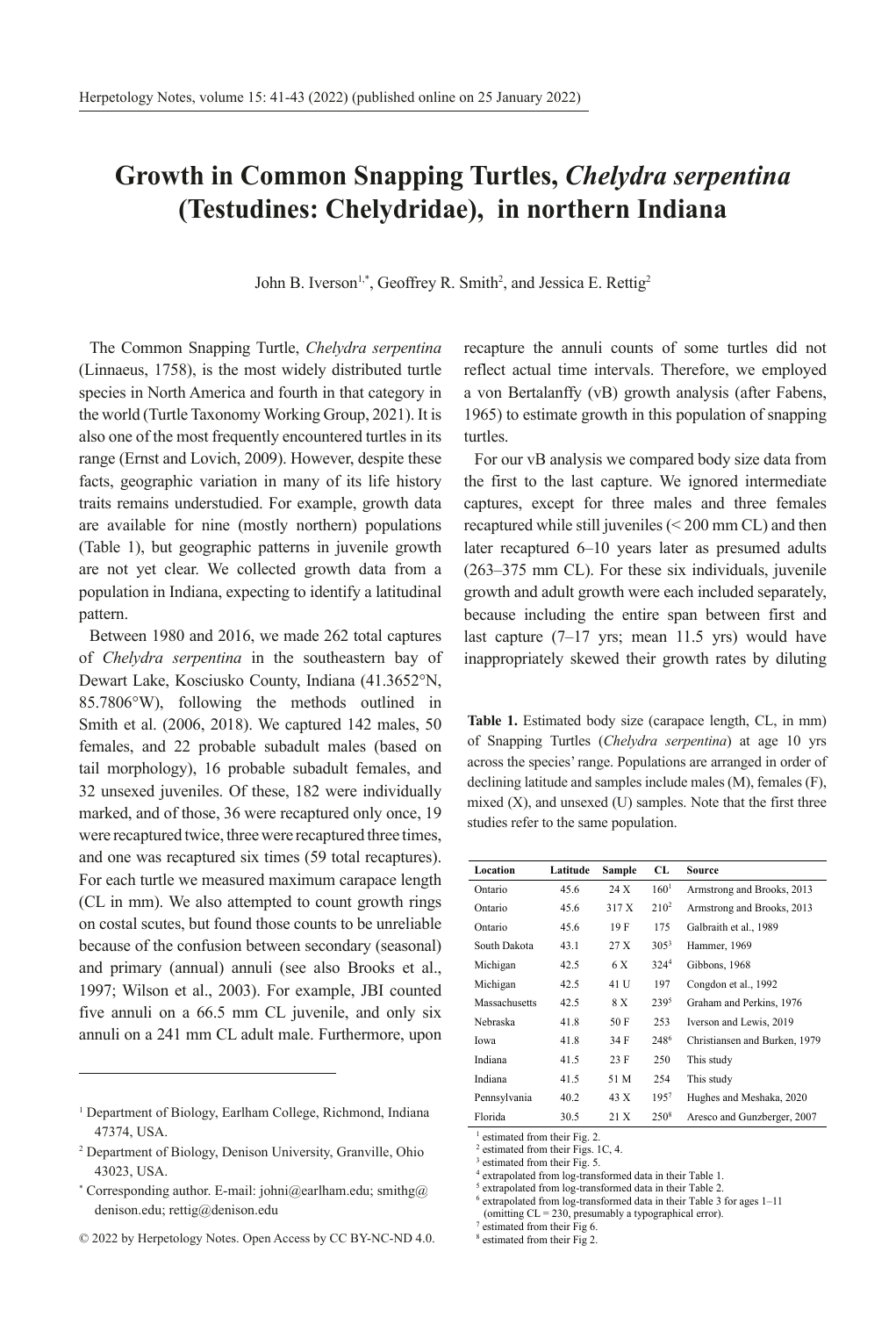the faster juvenile rate with the slower subadult/adult rate. We also assumed that CL at age zero for males and females was 29.1 mm after Congdon et al. (1987), which agreed with our smallest capture at 31.4 mm CL on 25 May 1985 (i.e., when the individual was just beginning its first full growth season). For the male analysis, we included adult males, probable subadult males, and unsexed juveniles, and for the female analysis, we included adult females, probable subadult females, and unsexed juveniles.

We anchored our vB curves (following Jones, 2017) by including three juveniles (58.8–66.5 mm CL) that were captured in late July and estimated by scute growth (i.e., only exhibiting the annulus from the first winter of life) to be near the end of their first full growing season (age  $= 0.83$  years, assuming a growing season of 1 May–30 October). None of those three were recaptures, but we assumed that they had grown from a hatching size of 29.1 mm CL in the prior year. These three sets of measurements were included in both the male and female vB analyses.

For both males and females, we found growth rate to be highly correlated with body size (Figs. 1, 2). Our vB growth model for males and juveniles was CL  $= 380.156 * 1 - 0.9235e^{-0.1024t}$  (*n* = 51; mean interval = 3.54 yrs; range, 1–11 yrs). Our model for females and juveniles was CL = 317.402 \* 1-0.90843-0.1447t (*n* = 23; mean interval = 3.28 yrs; range, 1–9 yrs). Although these models revealed little difference in growth rate between males and females for the first decade of life (see Table 1), males subsequently grew faster than females and reached larger sizes (as has been reported for all studied populations of snapping turtles (review in Iverson et al., 1997).

Our analysis suggests an asymptotic CL for males of 380.2 mm in Indiana, although our largest males were 429 and 427 mm CL. Estimated asymptotic CL for females in Indiana was 317.4 mm, and our largest females were 342 and 339 mm CL.

Including our new data, juvenile growth trajectories are now available for ten populations across the species' range. However, despite a total species range from ca. 25°N to 52°N latitude, data from only a single population outside the band between 40°N and 46°N are available. With this narrow sampling, no clear geographic pattern in juvenile growth rate is evident (Fig. 3).

The broad range of habitats occupied by snapping turtles, from highly eutrophic to oligotrophic, and from locally hyperthermic to hypothermic, are known to impact their growth (Steyermark, 2008) and this complicates our understanding of geographic patterns,



**Figure 1.** Relationship between carapace growth rate (GR; mm/yr) and mean carapace length (MNCL, in mm) at first and last capture for male and three small unsexed juvenile *Chelydra serpentina* in northern Indiana. GR = -0.1024MNCL  $+38.928; r^2 = 0.79; p < 0.0001; n = 51.$ 



**Figure 2.** Relationship between carapace growth rate (GR; mm/yr) and mean carapace length (MNCL; in mm) at first and last capture for female and three small unsexed juvenile *Chelydra serpentina* in northern Indiana. GR = -0.1447MNCL  $+45.928; r^2 = 0.86; p < 0.0001; n = 23.$ 



**Figure 3.** Estimated carapace length (in mm) of *Chelydra serpentina* at age ten years plotted by latitude of study site (see Table 1). Relationship is not significant ( $r = 0.27$ ;  $p = 0.37$ ).